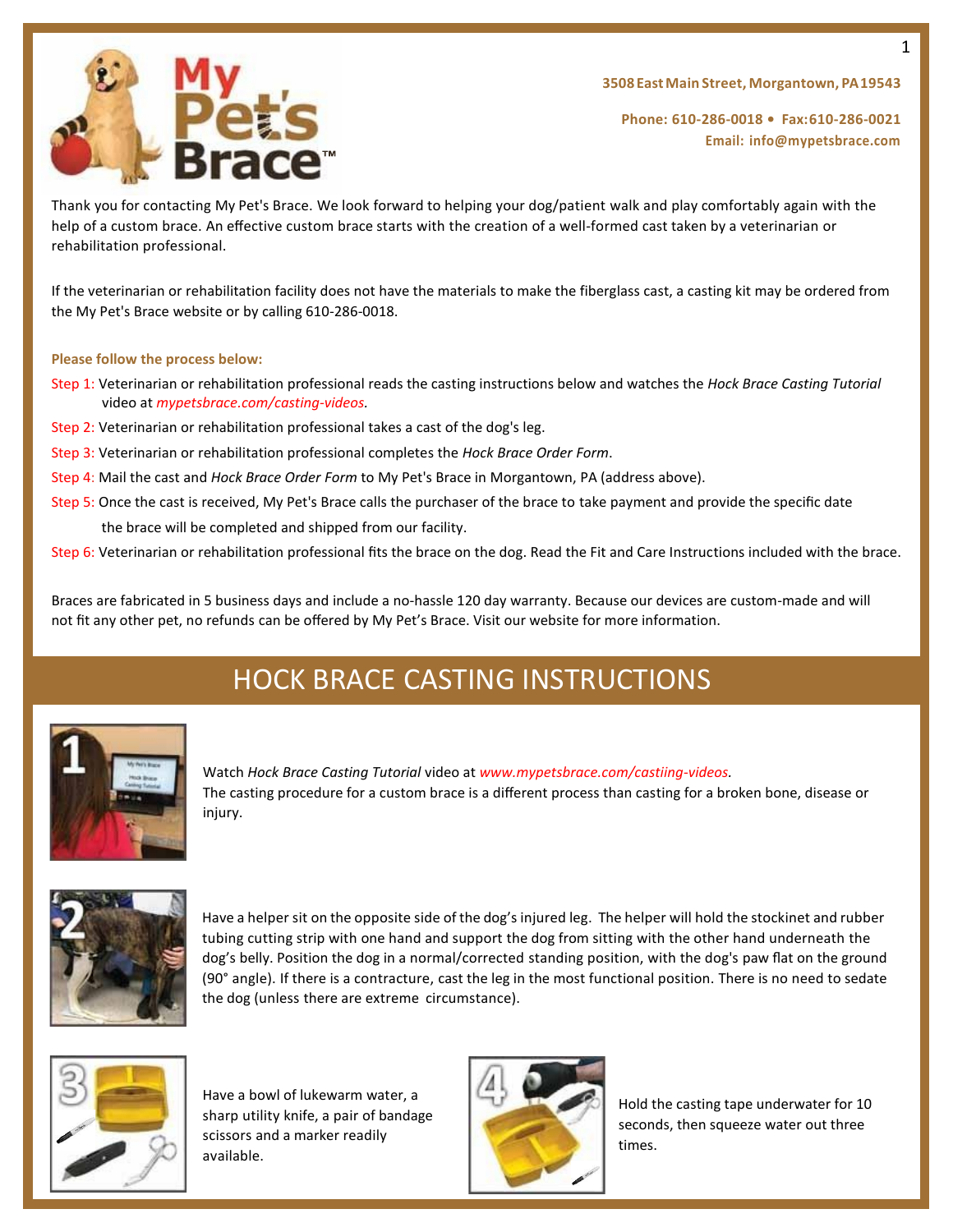

Start the cast by quickly wrapping the tape distally, then cover the entire paw and move up to just below the tibial tubercle. Overlap each layer no more than 2-3 times, cutting off any excess tape not needed.



Mold the tape to conform to bony prominences. Massage the layers together.



Use the permanent marker to trace the rubber tubing. Draw several hash marks perpendicular to the rubber tubing line.



Use the utility knife to cut the cast off before the casting tape completely hardens (less than 4 minutes). Do not wait too long. Cast will still be a little soft.



Remove the rubber tubing cutting strip. Cut the stockinet off with the bandage scissors and remove the cast from the dog's leg.



Tape or rubber band the cast together without deforming the cast. Write the dog's name on the cast.



Complete the *Hock Brace Order Form* and record all measurements in centimeters using a soft tape measure. Length Measurement 1stifle joint to hock joint



Length Measurement 2 - hock joint to floor



Circumference Measurement  $1 - at$ middle calf

Circumference Measurement 2 – at

Length Measurement 3 -length of

paw, include nails





Circumference Measurement 3 –

On the back of the *Hock Brace Order Form*, take a tracing of the dog's paw while the dog is

below hock joint

standing.

the dog's leg.

hock joint







Email a side view picture of the dog while he/she is standing. Take the picture at dog's eye level. Do not take the picture while the cast is on

Email to: info@mypetsbrace.com

Mail cast and *Hock Brace Order Form* to:

My Pet's Brace 3508 East Main Street Morgantown, PA 19543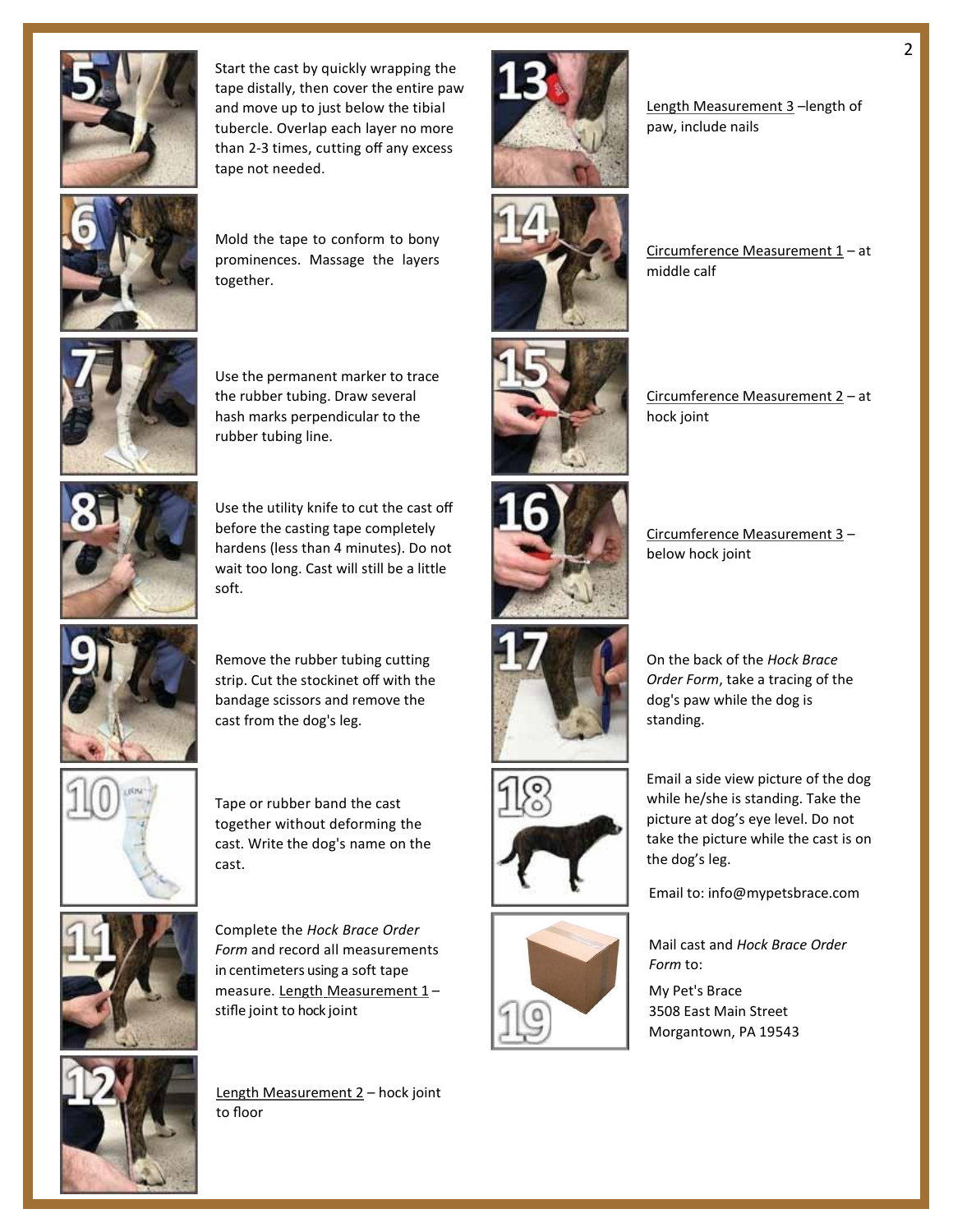

### **HOCK BRACE ORDER FORM** READ INTRUCTIONS ON PAGES 1 & 2. THIS PAGE IS TO BE COMPETED BY THE VET/REHAB. EMAIL A SIDE VIEW PICTURE OF THE

| DOG STANDING TO INFO@MYPETSBRACE.COM. ON THE BACK OF THIS PAPER, TAKE A TRACING OF THE DOG's PAW.                                                                                                                                                                                                                                                                                                                                                                                                                                                                |                                                      |           |                                         |             |                                 |                                                                    |
|------------------------------------------------------------------------------------------------------------------------------------------------------------------------------------------------------------------------------------------------------------------------------------------------------------------------------------------------------------------------------------------------------------------------------------------------------------------------------------------------------------------------------------------------------------------|------------------------------------------------------|-----------|-----------------------------------------|-------------|---------------------------------|--------------------------------------------------------------------|
| <b>Pet Name:</b>                                                                                                                                                                                                                                                                                                                                                                                                                                                                                                                                                 | Breed:                                               |           |                                         |             | Weight:                         | lbs                                                                |
| $\Box$ Female<br>Gender: $\Box$ Male                                                                                                                                                                                                                                                                                                                                                                                                                                                                                                                             | $\Box$ Neutered/Spayed                               |           | Age:                                    |             | Affected Side/Brace For: □ Left | Right                                                              |
| Body Condition Score: $\Box$ 1 (Too Thin)                                                                                                                                                                                                                                                                                                                                                                                                                                                                                                                        | $\Box$ 2<br>$\Box$ 3                                 |           | $\overline{4}$<br>5 (Ideal)<br>$\Box$   | $\square$ 6 | $\square$ 8<br>$\vert$   7      | 9 (Too Heavy)                                                      |
| Diagnosis:                                                                                                                                                                                                                                                                                                                                                                                                                                                                                                                                                       |                                                      |           | Notes/Other Instructions:               |             |                                 |                                                                    |
|                                                                                                                                                                                                                                                                                                                                                                                                                                                                                                                                                                  |                                                      |           |                                         |             |                                 | Cast Taken While Dog Was: $\square$ Standing $\square$ Laying Down |
| <b>Device Requested:</b>                                                                                                                                                                                                                                                                                                                                                                                                                                                                                                                                         | Hock Brace with Joints at Hock                       |           |                                         |             | Hock Brace without Joints       |                                                                    |
|                                                                                                                                                                                                                                                                                                                                                                                                                                                                                                                                                                  | $\Box$ Hock Brace with Joints at Paw                 |           |                                         |             | <b>Below Hock Brace</b>         |                                                                    |
|                                                                                                                                                                                                                                                                                                                                                                                                                                                                                                                                                                  | $\Box$ Hock Brace with Joints at Hock & Paw (\$150+) |           |                                         |             | $\Box$ Add Anterior Shell       |                                                                    |
| <b>Length Measurements In CM</b>                                                                                                                                                                                                                                                                                                                                                                                                                                                                                                                                 |                                                      |           | <b>Circumference Measurements In CM</b> |             |                                 |                                                                    |
| Stifle Joint to Hock Joint:                                                                                                                                                                                                                                                                                                                                                                                                                                                                                                                                      |                                                      |           | At Middle Calf:                         |             |                                 |                                                                    |
| Hock Joint to Floor:                                                                                                                                                                                                                                                                                                                                                                                                                                                                                                                                             |                                                      |           | At Hock Joint:                          |             |                                 |                                                                    |
| Length of Paw (Including Nails):                                                                                                                                                                                                                                                                                                                                                                                                                                                                                                                                 |                                                      |           | <b>Below Hock Joint:</b>                |             |                                 |                                                                    |
| <b>Brace Color (See Color Chart):</b>                                                                                                                                                                                                                                                                                                                                                                                                                                                                                                                            |                                                      |           |                                         |             |                                 |                                                                    |
| <b>Clinic Name:</b>                                                                                                                                                                                                                                                                                                                                                                                                                                                                                                                                              |                                                      |           |                                         |             | Date:                           |                                                                    |
| Street:                                                                                                                                                                                                                                                                                                                                                                                                                                                                                                                                                          |                                                      | City:     |                                         |             | State:                          | Zip:                                                               |
| Phone:                                                                                                                                                                                                                                                                                                                                                                                                                                                                                                                                                           |                                                      | Email:    |                                         |             |                                 |                                                                    |
| <b>Practitioner Name (Print):</b>                                                                                                                                                                                                                                                                                                                                                                                                                                                                                                                                |                                                      |           | <b>Practitioner Signature:</b>          |             |                                 |                                                                    |
| Owner Name (Print):                                                                                                                                                                                                                                                                                                                                                                                                                                                                                                                                              |                                                      |           | <b>Owner Signature:</b>                 |             |                                 |                                                                    |
| Street:                                                                                                                                                                                                                                                                                                                                                                                                                                                                                                                                                          |                                                      | City:     |                                         |             | State:                          | Zip:                                                               |
| Email:<br>Phone:                                                                                                                                                                                                                                                                                                                                                                                                                                                                                                                                                 |                                                      |           |                                         |             |                                 |                                                                    |
| Warranty: My Pet's Brace will repair or replace straps, liners, pads, buckles or soling for no charge within 120 days after you receive the<br>brace. My Pet's Brace will repair or replace the plastic superstructure and mechanical hinges for no charge if they fail from defect within one<br>year. Because devices are custom-made for each patient and will not fit any other animal, no refunds, returns or exchanges can be offered<br>by My Pet's Brace. By signing above, I understand and agree to the My Pet's Brace warranty and no refunds policy. |                                                      |           |                                         |             |                                 |                                                                    |
| Fabrication Time: $\Box$ Standard: 5 business days<br>Expedite: 2 business days - additional \$150/brace                                                                                                                                                                                                                                                                                                                                                                                                                                                         |                                                      |           |                                         |             |                                 |                                                                    |
| Ship Completed Brace To: □ Pet Owner<br>Vet/Rehab Facility                                                                                                                                                                                                                                                                                                                                                                                                                                                                                                       |                                                      |           |                                         |             |                                 |                                                                    |
| Shipping Method (Shipping of completed brace to owner/vet)                                                                                                                                                                                                                                                                                                                                                                                                                                                                                                       |                                                      |           |                                         |             |                                 |                                                                    |
| UPS Ground - Free<br>USA:                                                                                                                                                                                                                                                                                                                                                                                                                                                                                                                                        |                                                      | 2 Day $*$ | $\Box$                                  | $3$ Day*    | Next Day*                       | *Fees Apply                                                        |
| Canada:<br>UPS 2-5 business days (≈\$40)<br>UPS 1-3 business days (≈\$45)                                                                                                                                                                                                                                                                                                                                                                                                                                                                                        |                                                      |           |                                         |             |                                 |                                                                    |
| International:<br>UPS 2-5 business days (≈\$90)<br>UPS 1-3 business days ( $\approx$ \$110)<br>$\overline{\phantom{0}}$                                                                                                                                                                                                                                                                                                                                                                                                                                          |                                                      |           |                                         |             |                                 |                                                                    |
| Who To Bill: $\Box$ Pet Owner<br>$\Box$ Vet/Rehab Facility                                                                                                                                                                                                                                                                                                                                                                                                                                                                                                       |                                                      |           |                                         |             |                                 |                                                                    |
| Store Credit Card Number For Future Charges (Straps/Repairs): □<br>No<br>Ш<br>Yes                                                                                                                                                                                                                                                                                                                                                                                                                                                                                |                                                      |           |                                         |             |                                 |                                                                    |
| Credit Card: $\Box$ Visa<br>MasterCard<br>Discover<br>Amex<br><b>Care Credit</b><br>$\vert \ \ \vert$<br>Scratchpay<br>$\Box$<br>$\overline{\phantom{0}}$                                                                                                                                                                                                                                                                                                                                                                                                        |                                                      |           |                                         |             |                                 |                                                                    |
| Card Number:<br>Exp Date:<br>Security Code:                                                                                                                                                                                                                                                                                                                                                                                                                                                                                                                      |                                                      |           |                                         |             |                                 |                                                                    |
| Providing credit card information authorizes My Pet's Brace to charge your card for the brace plus any applicable shipping charges. Credit<br>card information can also be given over the phone when My Pet's Brace calls the brace purchaser confirming the cast has been received at<br>our facility. Production of the brace begins once full payment has been received. If paying by check, mail check with this form.                                                                                                                                       |                                                      |           |                                         |             |                                 |                                                                    |

Billing Address If Different From Above: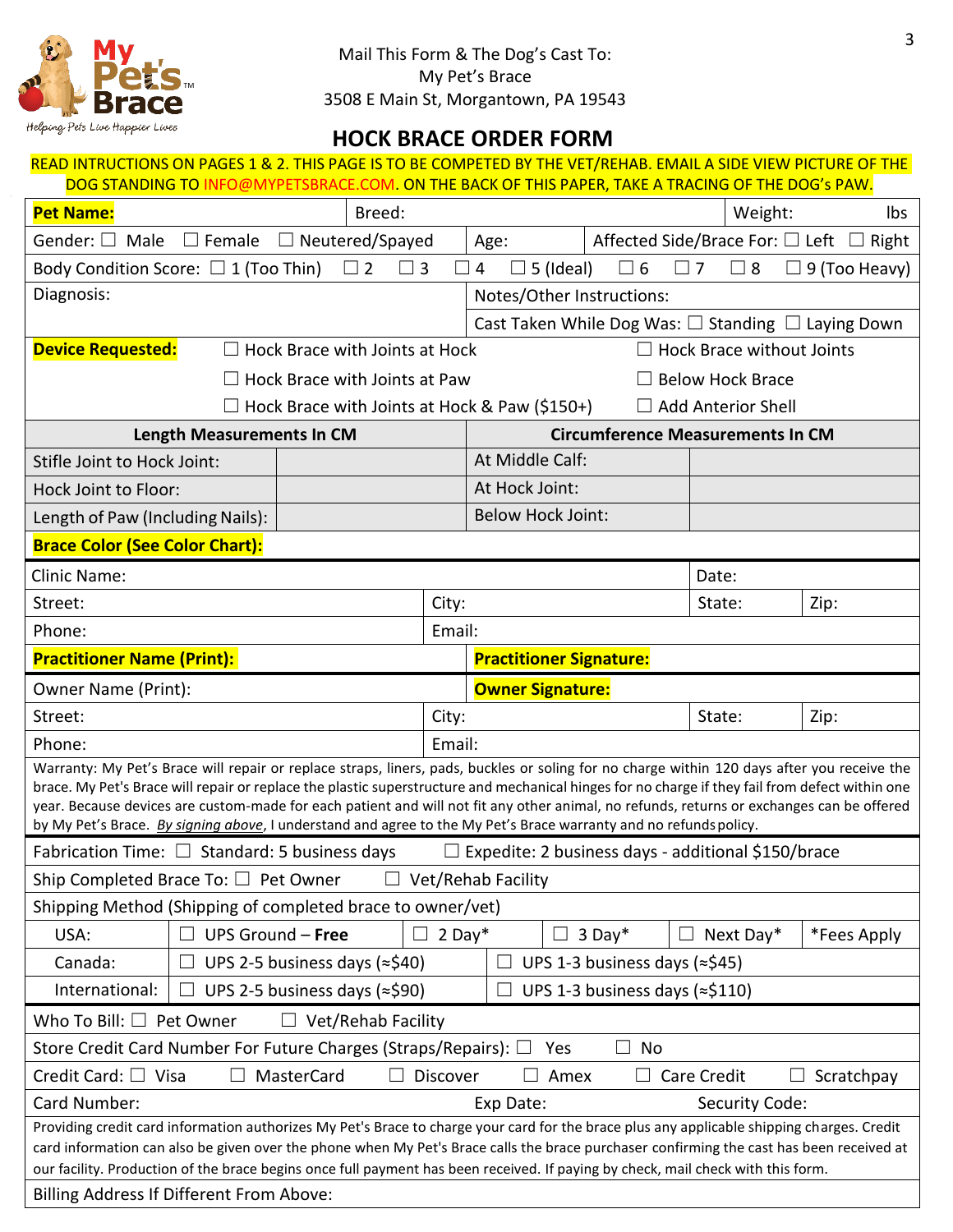## **PAW TRACING**